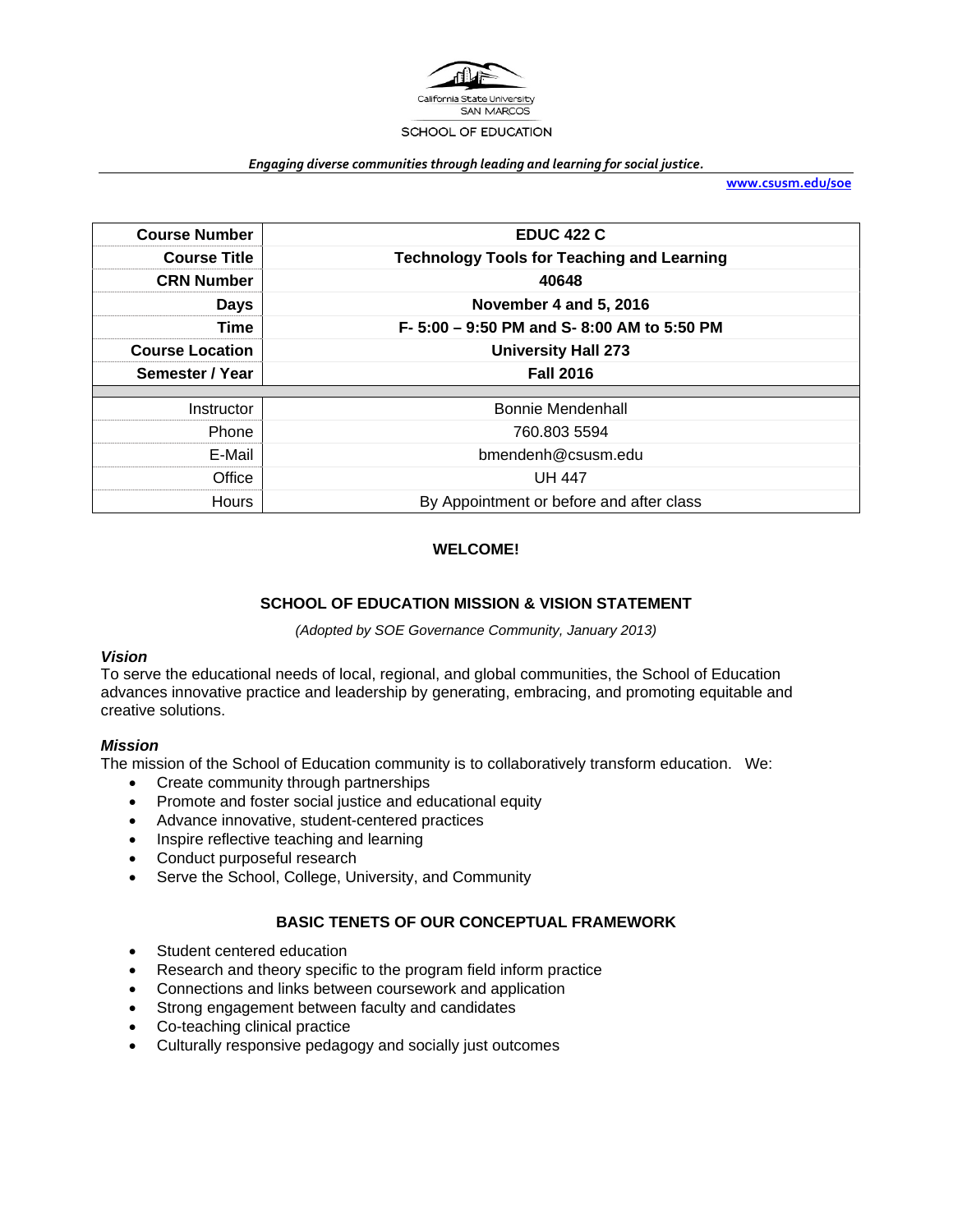# **TABLE OF CONTENTS**

| <b>SCHEDULE/COURSE OUTLINE</b> |  |
|--------------------------------|--|
|                                |  |
|                                |  |
|                                |  |
|                                |  |
|                                |  |
|                                |  |
|                                |  |
|                                |  |
|                                |  |
|                                |  |
|                                |  |
|                                |  |
|                                |  |
|                                |  |
|                                |  |
|                                |  |
|                                |  |
|                                |  |
|                                |  |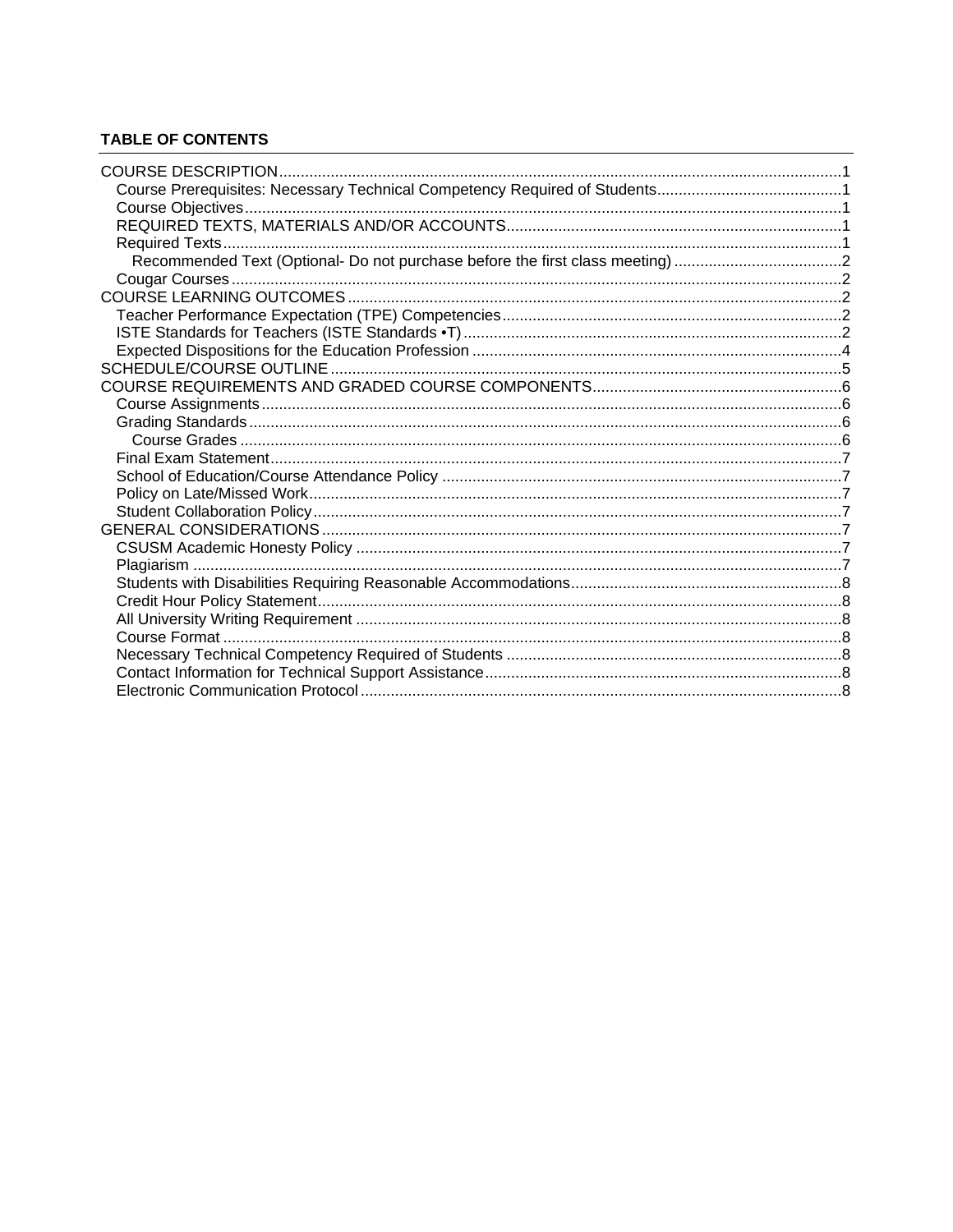# **COURSE DESCRIPTION**

Technology Tools for Teaching and Learning Focuses on knowledge and skills necessary to apply education-oriented productivity tools, graphic organizers, database and spreadsheets, presentation tools, school-appropriate multimedia tools, and communication tools. The course meets the technology prerequisite skill requirement for entering the credential program.

The EDUC 422 course prepares teacher candidates to apply specific educational technology-based applications in methods courses for implementation in teaching and learning with students as well as to their own professional growth. When entering the teacher education program, teacher candidates are expected to have competency in the applications covered in this course. Therefore, School of Education faculty will make assignments requiring teacher candidates to apply technology concepts and skills.

EDUC 422C (1) Technology Tools for Teaching and Learning - Part C Equivalent to the third of EDUC 422. Focuses on development of the electronic portfolio, the culminating requirement for the credential program. Students will begin the process of developing their portfolio, which is continued in the credential program. Graded Credit/ No Credit. May not be taken for credit by students who have received credit for EDUC E494L. May be repeated for a total of three (3) units. Prerequisites: EDUC 422A and EDUC 422B or EDUC 422.

Mendenhall: This course is designed for teacher candidates who have met the campus-wide Computer Competency Requirement (CCR) or have pre-requisite skills equal to the CCR and anticipate entrance into the teacher preparation program. This one-unit course partially fulfills the technology competencies as identified by the California Commission on Teacher Credentialing (CCTC) and the School of Education's Teacher Performance Expectations (TPEs) in technology.

#### **Course Prerequisites: Necessary Technical Competency Required of Students**

Successful completion of EDUC 422A and EDUC 422B or EDUC 422.. In addition, students need to have basic computing knowledge and skills such as word processing, file and folder organization and storage, and e-mail and the Internet, It is recommended that students complete a fundamental computer literacy course with a grade B or higher in the last 12 months.

# **Course Objectives**

Teacher candidates will demonstrate competency in:

- Meeting the International Society for Technology in Education Standards for Teachers (ISTE Standards •T) outlined below at a basic level of proficiency;
- Using a variety of educational technology tools that are applied in teaching and learning within the credential program and used in public school settings; and
- Setting up an electronic portfolio and demonstrating proficiencies in all five areas of ISTE Standards•T.

# **REQUIRED TEXTS, MATERIALS AND/OR ACCOUNTS**

#### **Required Texts**

There is no required text for this course. Instead, you will need the following:

- Cloud-based storage (e.g., Google Drive or Dropbox) or a mass storage device, e.g., USB flash drive (8 GB or larger).
- Use of a digital video camera for the video project. Check-out is available from the Kellogg library on  $2<sup>nd</sup>$  floor. Alternatively, a mobile device with a good video camera may be used.

It is not necessary to purchase the educational software, as many of the specific software titles are available on the Web, free in demo-version, and/or available on campus.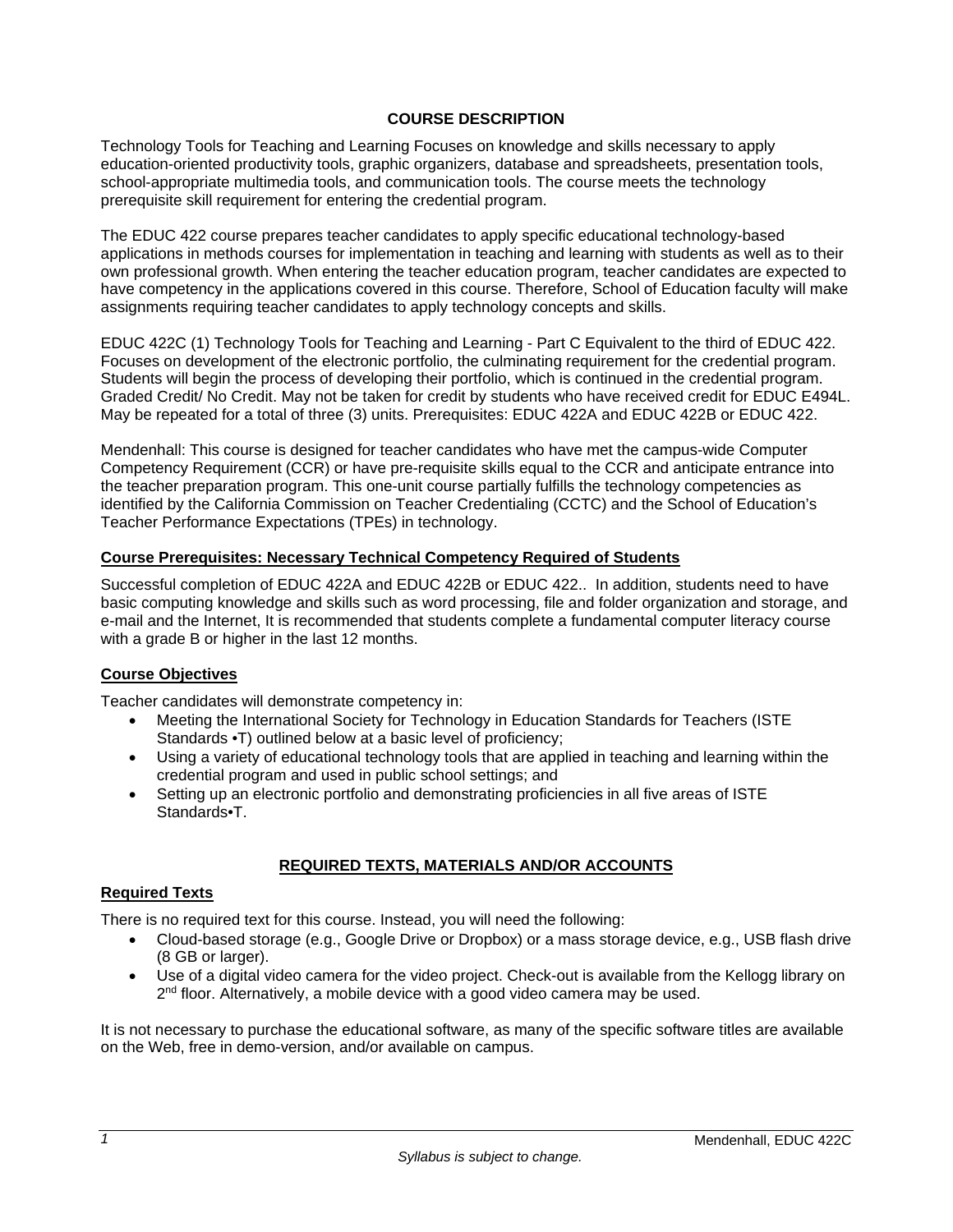# **Recommended Text (Optional- Do not purchase before the first class meeting)**

- Boss, S. & Krauss, J. (2014). *Reinventing project-based learning: Your field guide to real-world*  projects in the digital age (2<sup>nd</sup> ed.). Washington, DC: International Society for Technology in Education.
- Solomon, G., & Schrum, L. (2014). *Web 2.0 how-to for educators* (2nd ed.). Washington, DC: International Society for Technology in Education.

# **Cougar Courses**

Access from https://cc.csusm.edu/, where course materials and assignments are posted.

# **COURSE LEARNING OUTCOMES**

#### **Teacher Performance Expectation (TPE) Competencies**

This course is designed to help candidates seeking a California teaching credential to develop the skills, knowledge, and attitudes necessary to assist schools and districts in implementing effective programs for all students. The successful candidate will be able to merge theory and practice in order to realize a comprehensive and extensive educational program for all students. You will be required to formally address:

TPE 14: CSUSM Educational Technology (based on ISTE Standards•T: see below)

The following TPEs are also addressed in this course:

- TPE 4 Making Content Accessible (ISTE Standards •T I and II)
- TPE 5 Student Engagement (ISTE Standards •T I and II)
- TPE 6 Developmentally Appropriate Teaching Practices (ISTE Standards •T I and II)
- TPE 7 Teaching English Language Learners (ISTE Standards •T II and IV)
- TPE 12 Professional, Legal, and Ethical Obligations (ISTE Standards •T IV)
- TPE 13 Professional Growth (ISTE Standards •T V)

The course also addresses Special Education Standards by California Commission on Teacher Credentialing:

- Multiple and Single Subject Program Standard 13: Preparation to Teach Special Populations (Students with Special Needs) in the General Education Classroom
- Preliminary Education Specialist Program Design Standard 6: Using Educational and Assistive **Technology**

# **ISTE Standards for Teachers (ISTE Standards •T)**

Effective teachers model and apply the ISTE Standards for Students (Standards •S) as they design, implement, and assess learning experiences to engage students and improve learning; enrich professional practice; and provide positive models for students, colleagues, and the community. All teachers should meet the following standards and performance indicators. Teachers:

I. Facilitate and Inspire Student Learning and Creativity

Teachers use their knowledge of subject matter, teaching and learning, and technology to facilitate experiences that advance student learning, creativity, and innovation in both face-to-face and virtual environments. Teachers:

- **a.** promote, support, and model creative and innovative thinking and inventiveness
- **b.** engage students in exploring real-world issues and solving authentic problems using digital tools and resources
- **c.** promote student reflection using collaborative tools to reveal and clarify students' conceptual understanding and thinking, planning, and creative processes
- **d.** model collaborative knowledge construction by engaging in learning with students, colleagues, and others in face-to-face and virtual environments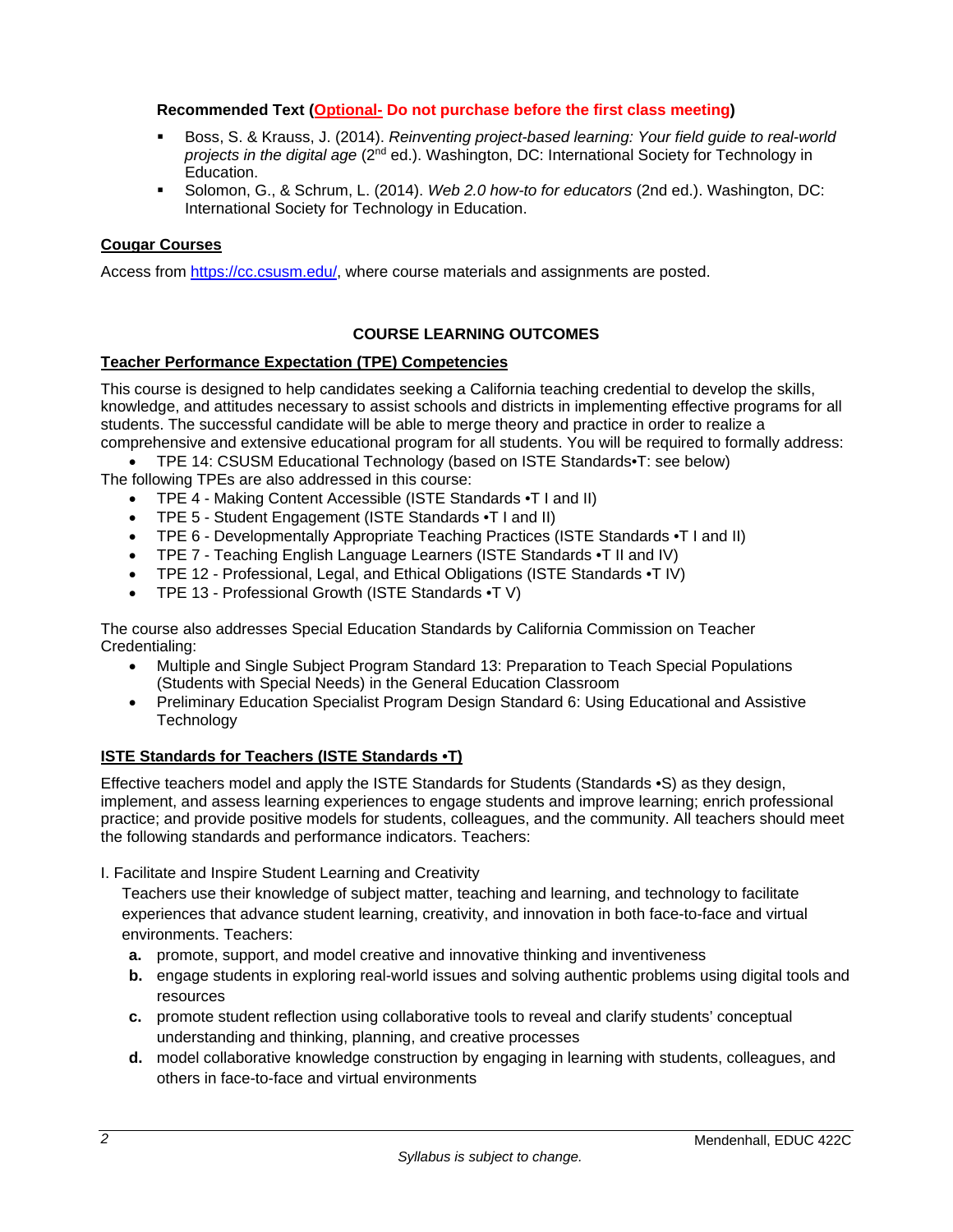# II. Design and Develop Digital-Age Learning Experiences and Assessments

Teachers design, develop, and evaluate authentic learning experiences and assessments incorporating contemporary tools and resources to maximize content learning in context and to develop the knowledge, skills, and attitudes identified in the Standards •S. Teachers:

- **a.** design or adapt relevant learning experiences that incorporate digital tools and resources to promote student learning and creativity
- **b.** develop technology-enriched learning environments that enable all students to pursue their individual curiosities and become active participants in setting their own educational goals, managing their own learning, and assessing their own progress
- **c.** customize and personalize learning activities to address students' diverse learning styles, working strategies, and abilities using digital tools and resources
- **d.** provide students with multiple and varied formative and summative assessments aligned with content and technology standards and use resulting data to inform learning and teaching

# III. Model Digital-Age Work and Learning

Teachers exhibit knowledge, skills, and work processes representative of an innovative professional in a global and digital society. Teachers:

- **a.** demonstrate fluency in technology systems and the transfer of current knowledge to new technologies and situations
- **b.** collaborate with students, peers, parents, and community members using digital tools and resources to support student success and innovation
- **c.** communicate relevant information and ideas effectively to students, parents, and peers using a variety of digital-age media and formats
- **d.** model and facilitate effective use of current and emerging digital tools to locate, analyze, evaluate, and use information resources to support research and learning

# IV. Promote and Model Digital Citizenship and Responsibility

Teachers understand local and global societal issues and responsibilities in an evolving digital culture and exhibit legal and ethical behavior in their professional practices. Teachers:

- **a.** advocate, model, and teach safe, legal, and ethical use of digital information and technology, including respect for copyright, intellectual property, and the appropriate documentation of sources
- **b.** address the diverse needs of all learners by using learner-centered strategies and providing equitable access to appropriate digital tools and resources
- **c.** promote and model digital etiquette and responsible social interactions related to the use of technology and information
- **d.** develop and model cultural understanding and global awareness by engaging with colleagues and students of other cultures using digital-age communication and collaboration tools

# V. Engage in Professional Growth and Leadership

Teachers continuously improve their professional practice, model lifelong learning, and exhibit leadership in their school and professional community by promoting and demonstrating the effective use of digital tools and resources. Teachers:

- **a.** participate in local and global learning communities to explore creative applications of technology to improve student learning
- **b.** exhibit leadership by demonstrating a vision of technology infusion, participating in shared decision making and community building, and developing the leadership and technology skills of others
- **c.** evaluate and reflect on current research and professional practice on a regular basis to make effective use of existing and emerging digital tools and resources in support of student learning
- **d.** contribute to the effectiveness, vitality, and self-renewal of the teaching profession and of their school and community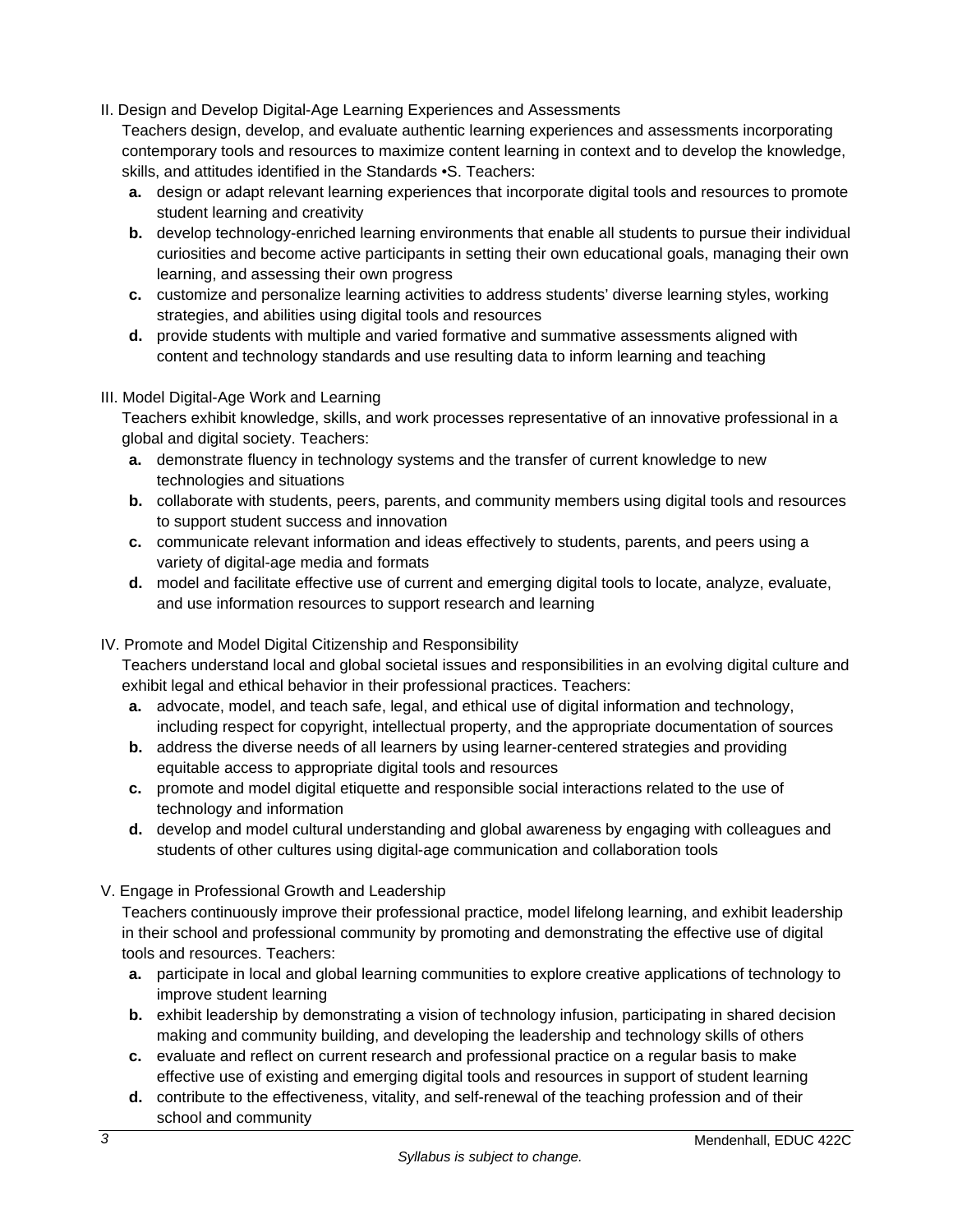*ISTE (International Society for Technology in Education), 2008* (http://www.iste.org/docs/pdfs/20-14\_ISTE\_Standards-T\_PDF.pdf).

# **Expected Dispositions for the Education Profession**

Education is a profession that has, at its core, certain dispositional attributes that must be acquired and developed. Teaching and working with learners of all ages requires not only specific content knowledge and pedagogical skills, but positive attitudes about multiple dimensions of the profession. The School of Education has identified six dispositions that must be evident in teacher candidates: social justice and equity, collaboration, critical thinking, professional ethics, reflective teaching and learning, and life-long learning. These dispositions have observable actions that will be assessed throughout the preparation program. For each dispositional element, there are three levels of performance - *unacceptable*, *initial target*, and *advanced target*. The description and rubric for the three levels of performance offer measurable behaviors and examples.

- *Social Justice and Equity*: Candidates appreciate the languages, communities, and experiences learners bring to the classroom. Candidates advocate for and support marginalized communities and individuals.
- *Collaboration*: Candidates learn and practice the skills of collaboration in their coursework and use them in their professional interactions with students, colleagues, parents, caregivers, and those in the wider community.
- *Critical Thinking*: Candidates analyze various professional contexts, resulting in more informed decision-making about professional practice.
- *Professional Ethics*: Candidates learn to make and act on well-reasoned, principled judgments.
- *Reflective Teaching and Learning*: Candidates critically review their professional practice and the impact it has on student success.
- *Life-Long Learning*: Candidates are committed to actively seeking new knowledge, skills, and experiences throughout their career.

The assessment is designed to provide candidates with ongoing feedback for their growth in professional dispositions and includes a self-assessment by the candidate. The dispositions and rubric are presented, explained and assessed in one or more designated courses in each program as well as in clinical practice. Based upon assessment feedback candidates will compose a reflection that becomes part of the candidate's Teaching Performance Expectation portfolio. Candidates are expected to meet the level of *initial target* during the program.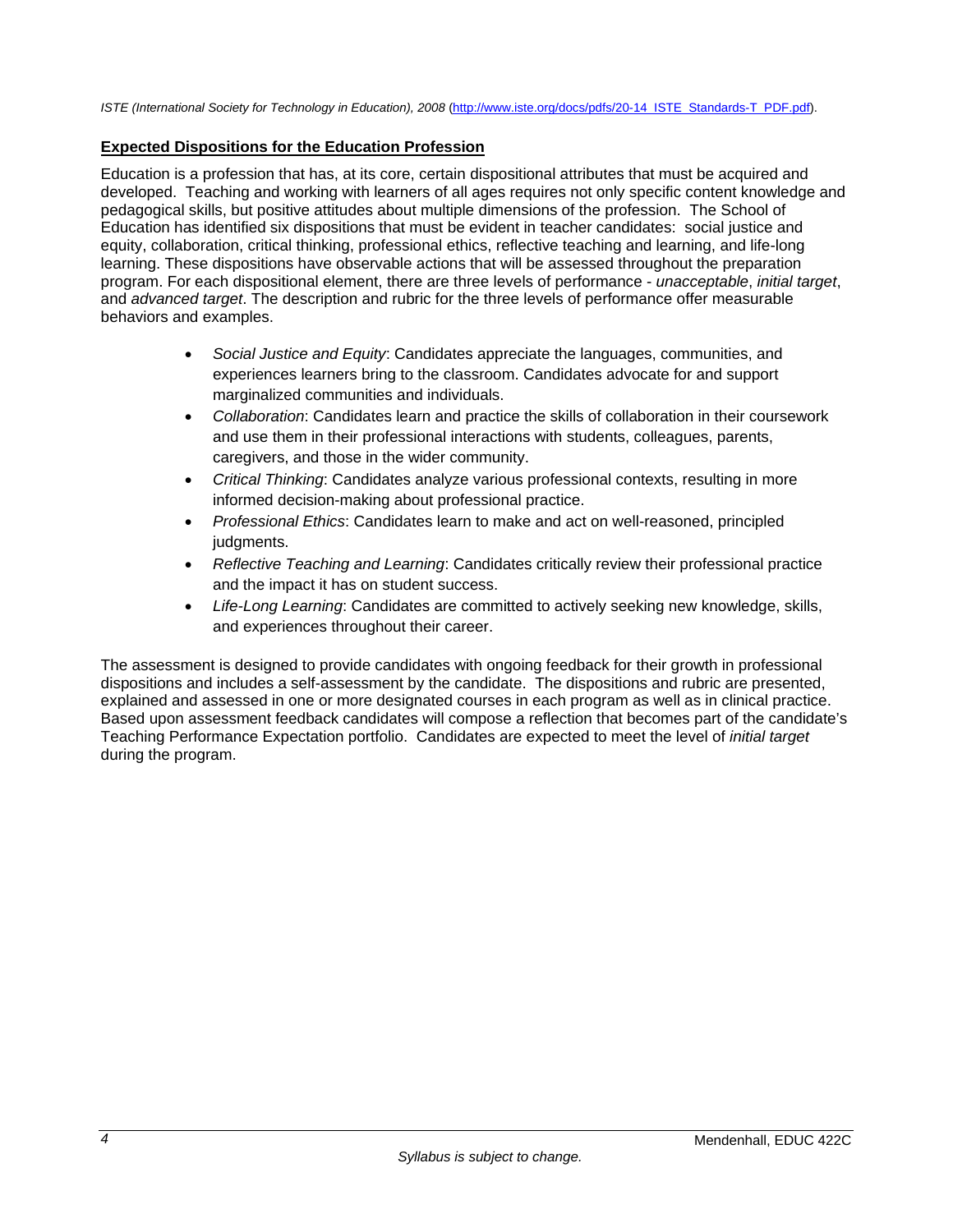# **SCHEDULE/COURSE OUTLINE**

| FRIDAY,<br><b>November 4, 2016</b><br>5:00 PM -9:50 PM | <b>ACTIVITY/ASSIGNMENT:</b>          | <b>TIME LINE</b> | <b>DUE DATE</b>                                                 |
|--------------------------------------------------------|--------------------------------------|------------------|-----------------------------------------------------------------|
|                                                        | Overview: Syllabus and<br>course     | $5 - 5:30$       |                                                                 |
|                                                        | <b>IVIE Assignment</b>               | 5:30-7:00        | (N/A- support for<br><b>Teacher Website</b><br>Project on 10/22 |
|                                                        | <b>Break</b>                         | $7:00 - 7:30$    |                                                                 |
|                                                        | Preparing for Video<br>Assignment    | $7:30 - 9:30$    | 9:00 AM 11/5/16                                                 |
|                                                        | Wrap up and prepare for<br>Saturday: | 9:30-9:50        |                                                                 |

#### *(Bring coffee and lunch for Saturday – no food or drink in computer stations except covered water bottle Food, etc., must be at lecture tables or outside the classroom.*

| SATURDAY,<br>November 5, 2016<br>8:30 AM -4:30 PM | <b>ACTIVITY/ASSIGNMENT:</b>                                       | <b>TIME LINE</b> | <b>DUE DATE</b>   |
|---------------------------------------------------|-------------------------------------------------------------------|------------------|-------------------|
|                                                   | Diad-Triad-Community<br>Forum Review                              | $8:30 - 9:30$    | 9:30 PM 11/5/2016 |
|                                                   | Video Assignment                                                  | 9:30 AM -4:00PM  | 11:55 PM 11/26/16 |
|                                                   | Wrap up and final directions<br>for 422A assignment<br>completion | $4:00 - 4:30$ PM |                   |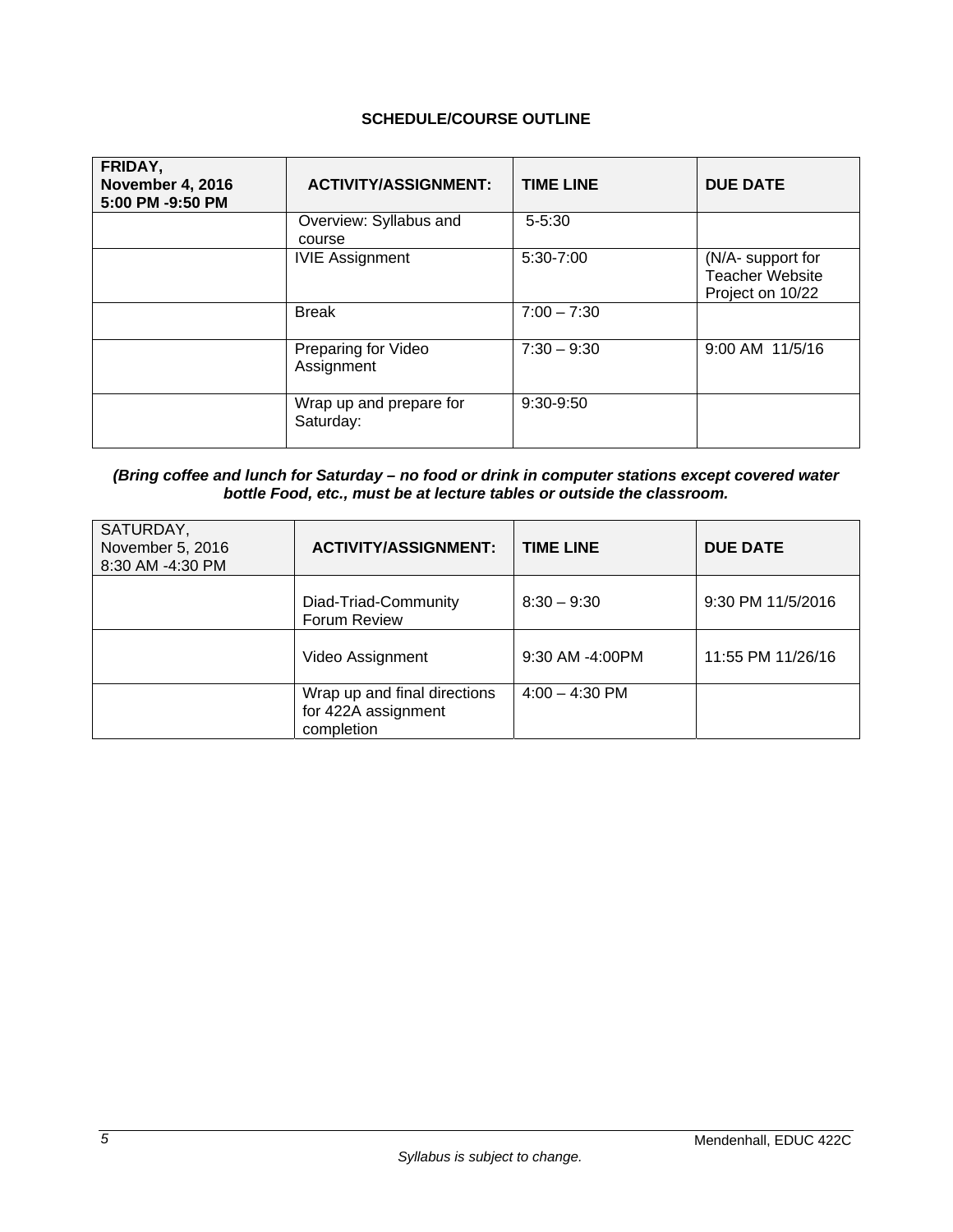# **COURSE REQUIREMENTS AND GRADED COURSE COMPONENTS**

# **Course Assignments**

| Assignment                                                          | Description                                                                                                                                                                                                                                                                                                                                                                               | Points |
|---------------------------------------------------------------------|-------------------------------------------------------------------------------------------------------------------------------------------------------------------------------------------------------------------------------------------------------------------------------------------------------------------------------------------------------------------------------------------|--------|
| <b>Community Forum</b>                                              | Respond to the prompt: "What content area are<br>you most interested in making a classroom video?<br>(Prove specific content details and a NETS-T<br>based rational for your content choices.)                                                                                                                                                                                            | 10     |
| <b>iVIE Awards activity</b>                                         | Investigate the San Diego County Office of<br>Education iVIE Awards web site to see<br>samples of student made informational<br>videos. Review five iVIE movies. Review one<br>student made video and one teacher made<br>video.                                                                                                                                                          | 30     |
| <b>VideoProject</b>                                                 | Select a grade level and a California Content<br>Standard, create a storyboard, use a video<br>camera to shoot footage. Candidates create a<br>polished educational video by using audio and<br>video editing, creating titles and transitions and<br>upload the finished video to a video sharing<br>website.<br>Candidates write a reflection on the<br>process of creating their video | 60     |
| Attendance, disposition & participation during<br>class, and online | Students are expected to have a positive<br>disposition toward teaching and learning. They<br>should help each other and create a positive<br>classroom environment for everyone. This means<br>having a positive attitude in class, being on time<br>and actively engaged in discussions and activities<br>both in class and online.                                                     | 10     |
|                                                                     | <b>Total Points</b>                                                                                                                                                                                                                                                                                                                                                                       | 100    |

Detailed information is provided on Cougar Courses. Please note that modifications may occur at the discretion of the instructor. In addition to the assignments described above, performance assessment will be on student's cooperation and flexibility in response to unforeseen challenges and student's ability to perform tasks using a variety of technology tools.

# **Grading Standards**

All assignments, requirements, due dates and scoring rubrics will be available through Cougar Courses. *You are responsible to successfully submit all assignments, review instructor's feedback, and track your grades and progress in the course.* In order to successfully complete this course, all assignments must be completed at an acceptable level noted on assignment directions and rubrics. All assignments are due by 11 p.m. on the due date, unless specified otherwise.

### **Course Grades**

|                   | Final grades are calculated on the standard of: |               |               |
|-------------------|-------------------------------------------------|---------------|---------------|
| A: 93% - 100%     | A-: 90% - 92%                                   | B+: 87% - 89% | B: 83% - 86%  |
| $B - 80\% - 82\%$ | $C_{+}$ : 77% - 79%                             | C: 73% - 76%  | C-: 70% - 72% |
| $D: 60\% - 69\%$  | F: below 60                                     |               |               |

Failure to complete this course with a grade of C+ or higher will prohibit a teacher candidate from entering a teaching credential program.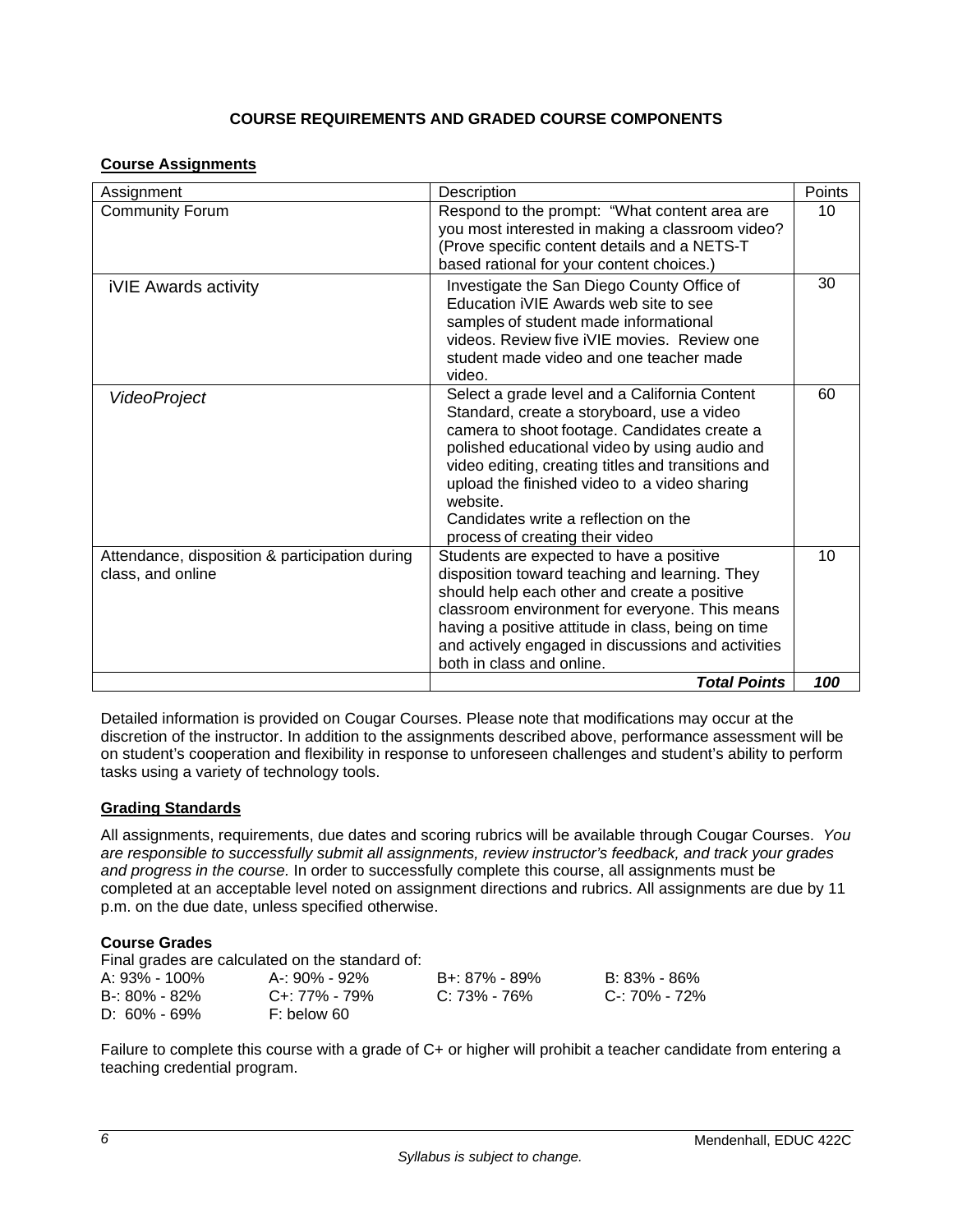# **Final Exam Statement**

There will be no final exam. The Action Research Assignment provides the student and instructor with a summary of learning for the 422A course.

### **School of Education/Course Attendance Policy**

Due to the dynamic and interactive nature of courses in the School of Education, all candidates (course participants) are expected to attend all classes and participate actively. At a minimum, candidates (course participants) must attend more than 80% of class time, or s/he may not receive a passing grade for the course at the discretion of the instructor. Individual instructors may adopt more stringent attendance requirements. Should the candidate (course participants) have extenuating circumstances, s/he should contact the instructor as soon as possible. *(Adopted by the COE Governance Community, December, 1997).*

#### **Policy on Late/Missed Work**

*Late assignment policy:* 10% deduction for being one day late, 20% deduction two days late, 30% deduction three days late, and so on. After a week, no assignments will be accepted. If extraordinary circumstances occur, please contact the instructor BEFORE the deadline.

#### **Student Collaboration Policy**

Some assignments in this course require students to collaborate. It is expected that all participants in this course to cooperate, share in collaborative assignments by being responsible for shared work divisions, meeting deadlines and ensuring collaborative assignments are completed in the best format possible.

# **GENERAL CONSIDERATIONS**

#### **CSUSM Academic Honesty Policy**

Students will be expected to adhere to standards of academic honesty and integrity, as outlined in the Student Academic Honesty Policy. All assignments must be original work, clear and error-free. All ideas/material that are borrowed from other sources must have appropriate references to the original sources. Any quoted material should give credit to the source and be punctuated accordingly.

Academic Honesty and Integrity: Students are responsible for honest completion and representation of their work. Your course catalog details the ethical standards and penalties for infractions. There will be zero tolerance for infractions. If you believe there has been an infraction by someone in the class, please bring it to the instructor's attention. The instructor reserves the right to discipline any student for academic dishonesty, in accordance with the general rules and regulations of the university. Disciplinary action may include the lowering of grades and/or the assignment of a failing grade for an exam, assignment, or the class as a whole.

Incidents of Academic Dishonesty will be reported to the Dean of Students. Sanctions at the University level may include suspension or expulsion from the University.

Refer to the full Academic Honesty Policy at: http://www.csusm.edu/policies/active/documents/Academic\_Honesty\_Policy.html

# **Plagiarism**

As an educator, it is expected that each candidate (course participant) will do his/her own work, and contribute equally to group projects and processes. Plagiarism or cheating is unacceptable under any circumstances. If you are in doubt about whether your work is paraphrased or plagiarized see the Plagiarism Prevention for Students website http://library.csusm.edu/plagiarism/index.html. If there are questions about academic honesty, please consult the University catalog.